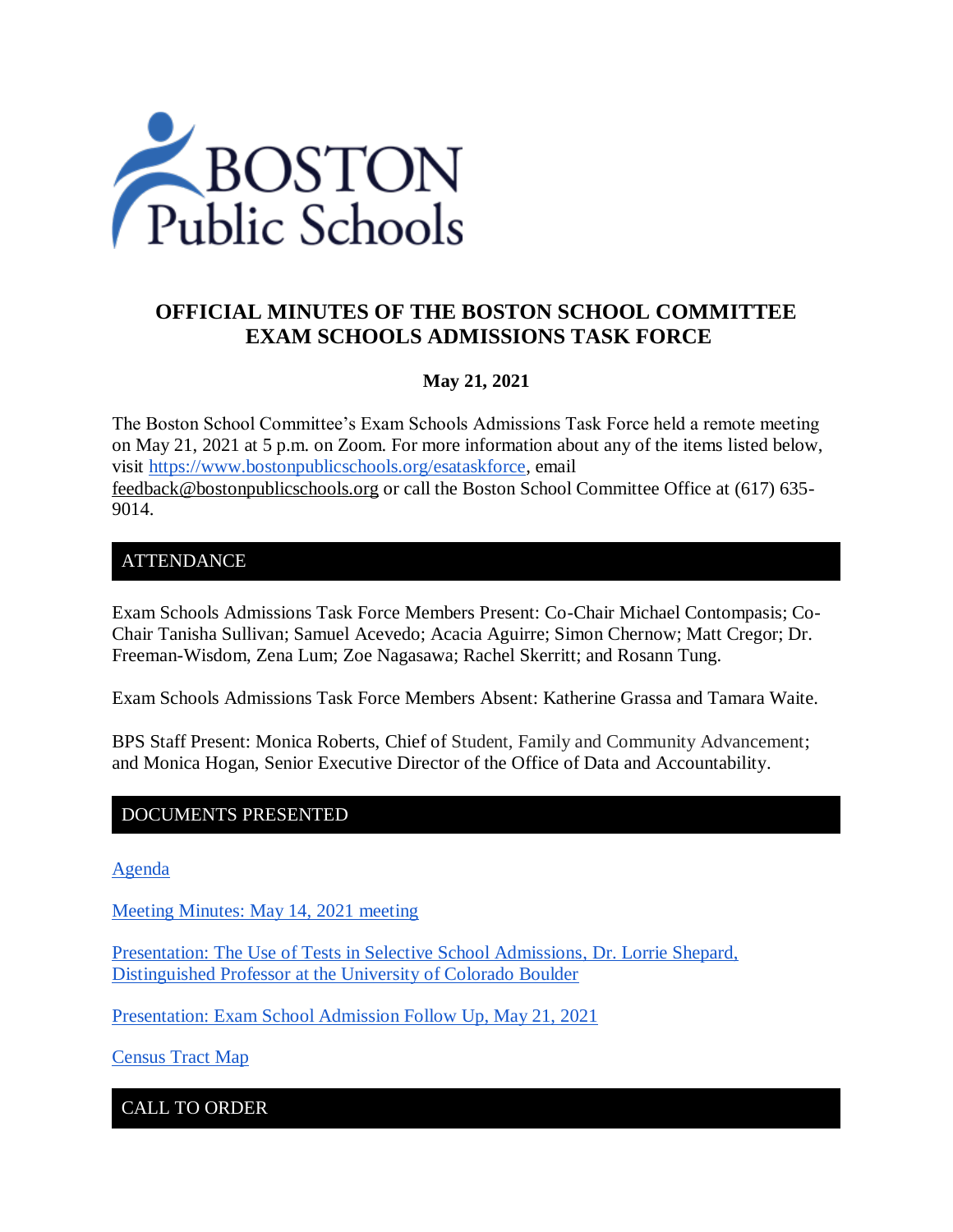Mr. Contompasis called the meeting to order. He announced that simultaneous interpretation services were available in Spanish, Haitian Creole, Vietnamese, Cantonese, Mandarin, Portuguese, Somali, Arabic, and American Sign Language (ASL); the interpreters introduced themselves and gave instructions in their native language on how to access simultaneous interpretation by changing the Zoom channel.

Ms. Parvex called the roll. Ms. Grassa and Ms. Waite were absent. Mr. Acevedo and Ms. Aguirre arrived after roll call. Dr. Freeman-Wisdom arrived after roll call and departed prior to adjourning.

### APPROVAL OF MEETING MINUTES: MAY 14, 2021

*Approved –* The Task Force approved the minutes of the May 14, 2021 Exam Schools Admissions Task Force meeting. Ms. Sullivan abstained.

### PRESENTATION

Dr. Tung welcomed the speaker for the evening; Dr. Lorrie Shepard, Distinguished Professor at the University of Colorado Boulder. Dr. Shepard presented a report entitled, *The Use of Tests in Selective School Admissions*. Dr. Shepard started by presenting the dilemma of the need of selecting students with prerequisite knowledge and skills in order to participate in academically challenging contexts, while being aware that standardized tests are correlated with family income. She explained that in college admissions, grades are better predictors than tests because grades are cumulative and grades reflect effort as well as academic skills. She also explained that standardized tests show a greater difference between groups, especially between white Americans and historically marginalized, African American and Latino students.

Dr. Shepard said it was important to know that given modest predictive correlations, tests should never be used as if they are perfect measures of merit. She explained that there were two important points regarding the NWEA MAP assessment. The first was that using Differential Item Functioning (DIF) does not make a test unbiased, and that NWEA MAP uses all multiplechoice or selected-response items and can therefore not measure aspects of the Massachusetts Curriculum Frameworks such as modeling and argumentation. She ended by saying that if the Task Force were to choose a test, it should consider the MCAS as it's a better test.

Mr. Acevedo explained that the problem with MCAS was that it was not being administered to non-Boston Public School (BPS) students. Dr. Shepard said that unless that contractor would be willing to allow test administration, the district would have to choose the lowest common denominator solution which would not be ideal, because of its uniformity and usually uniform isn't always the fairest.

Ms. Sullivan asked if there was any research that supported the notion that assessments create a level playing field for students. Dr. Shepard said that there weren't, especially when they are low level, multiple choice tests.Ms. Skerritt asked what the recommendation would be for a measure to indicate whether students have the requisite skills for the academically challenging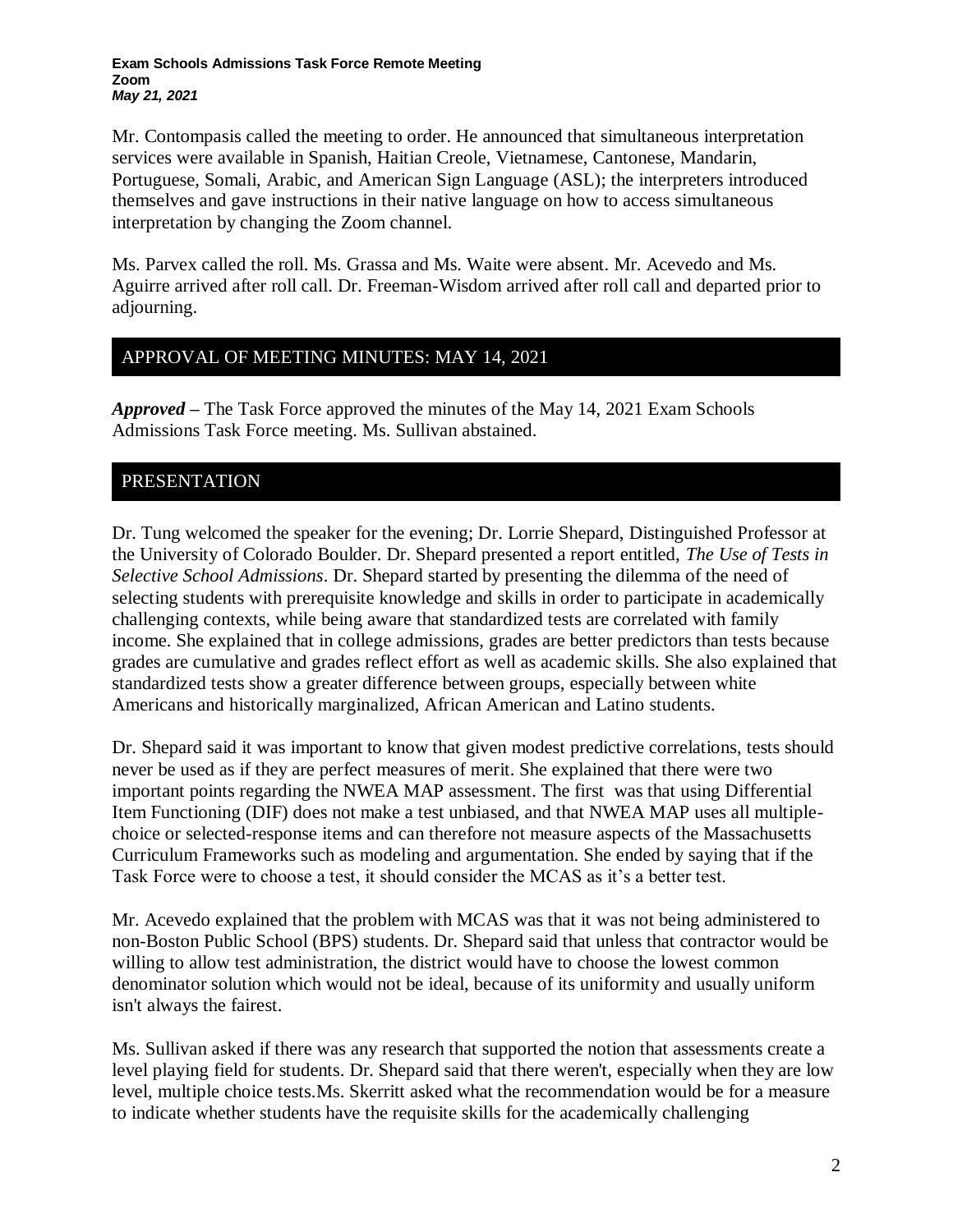#### **Exam Schools Admissions Task Force Remote Meeting Zoom** *May 21, 2021*

environment, in the absence of an assessment. Dr. Shepard said her stance would be to use the MCAS for the eligible students and NWEA for the non-BPS students. She also said that she hoped the Task Force members would consider top-ranked students from the feeder schools, and not a test.

Mr. Contompasis said he wondered how to identify students who show promise and work with those students and offset potential gaming of the process. Dr. Shepard noted that grades could also be gamed by grade inflation, which is why she recommends looking at grades and class rank. She also said some schools provided more opportunity to their students than other schools, and that needed to be disrupted, especially by asking for more nominations from the schools that have historically not been feeders.

Mr. Chernow asked what her opinion on grades and a lottery system would look like. Dr. Shepard explained that she thought a lottery within all of those who are qualified would be possible.

Mr. Cregor asked her to expand more on the notion of a teacher nomination system. Dr. Shepard said she would use teacher nominations and the top 10% of the students together, like a portfolio. She added that if you're doing the top 10% per school, you're really ensuring participation across all the schools.

Ms. Sullivan asked how an assessment might be used to help create a pool, but not be a determining factor from a selection standpoint. Dr. Shepard said that instead of narrowing the selection, they would have to have a much bigger pool, based on the test where everyone was qualified. Thereafter use another criteria, or select with a lottery. That would be a way to answer the rigor without doing top down selection. She concluded by saying that she would applaud a recommendation that came out of the Task Force that said we shouldn't have elite schools that disproportionately serve those who've had privilege, as many more students could profit from the kinds of curricula that are now afforded to only the three elite schools.

The Co-Chairs thanked Dr. Shepard for her presentation and continued with the next item on the agenda: other criteria; review of data requested. Ms. Hogan shared maps and slides responding to outstanding data requests, and gave an overview on how to look at this data.

Next they continued with discussion of possible criteria for admissions.

Ms. Skerritt said the Task Force could potentially start with a model that's already been built and vetted, both in practice, and in litigation. She said she would be interested in the Chicago model, as they were top down selection within groups, as Dr. Shepard had suggested.

Mr. Contompasis presented some suggestions for consideration for possible criteria for admissions for consideration:

- Combination of an assessment and grade point averages.
- An assessment can be used to determine the readiness of the pool or it can be used as it has been in the past to determine a specific score for each of those parts.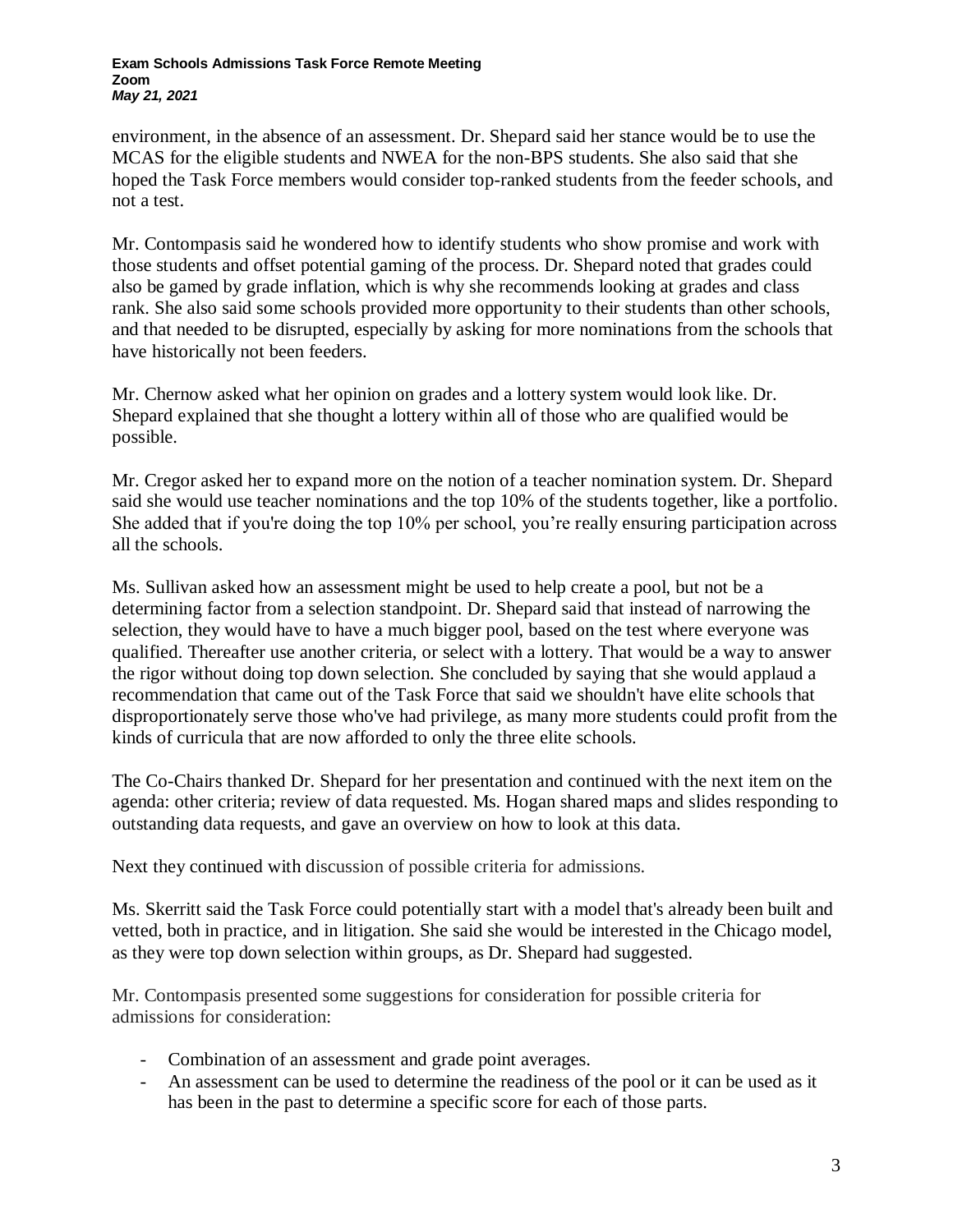#### **Exam Schools Admissions Task Force Remote Meeting Zoom** *May 21, 2021*

- Give additional consideration to go with a tiered system of whether to retain the 20% 80% combination, whether to continue to use zip codes and the median family income or substitute it by the census tracts.
- Add 10 points to the total score of all applicants currently attending a school where the verified poverty level is fifty percent or above.
- Have a periodic review by the district of the outcomes that are generated by this change. This would need to be done before a contract for a vendor is either extended or renewed.
- Develop and implement an anonymous annual wellness survey for the students at the three exam schools.
- Re-emphasize and retain the testing on weekdays for BPS students, and on Saturdays, for non-BPS students..
- Retain the untimed test for students whose Individual Education Plans (IEP) requires it.
- Ensure that the program that the Task Force recommended, approved by the Boston School Committee, is fully funded in grades 4 to 6 in every BPS school.
- Ensure that the three week boot camp for entering exam school students is fully funded and sustained over time. Appropriate support should be provided during the school year as well.

Ms. Lum said she would like to discuss the possibility of a lottery. She also suggested that instead of looking at families' median income, to look at families in the applicant pool.

Ms. Nagasawa said that if they went with the Chicago model, she thought they could ask families to self-report their family income and number of family members.

Mr. Chernow proposed they not give a test, but rather focus on the three main categories; GPA, being a BPS student, and socio-economic status.

Mr. Creggor said it was important to make it clear and easy to understand for the families in the district. He also said he was intrigued by the proposal of giving added weight to any students attending a school with a higher proportion of economically disadvantaged students. He was interested in mapping out the top 10, or top X percent plan, especially with some of the other factors such as the notion of teacher nominations.

### GENERAL PUBLIC COMMENT

- Mika Liu, Chinatown resident, Josiah Quincy Elementary school student, testified against the zip code policy.
- Suri Yang, West Roxbury resident, student, testified against the zip code policy.
- Elise Morgan, Jamaica Plain resident, BPS parent, testified regarding concerns about teachers at sending schools if the admission process is based on grades.
- Shery Keleher, Charlestown resident, BPS parent, testified about the decision making process.
- Somy Kim, Mattapan resident, BPS parent, testified in favor of changing the Boston exam schools admissions process.
- Derun Li, West Roxbury resident, parent, testified against the zip code policy.